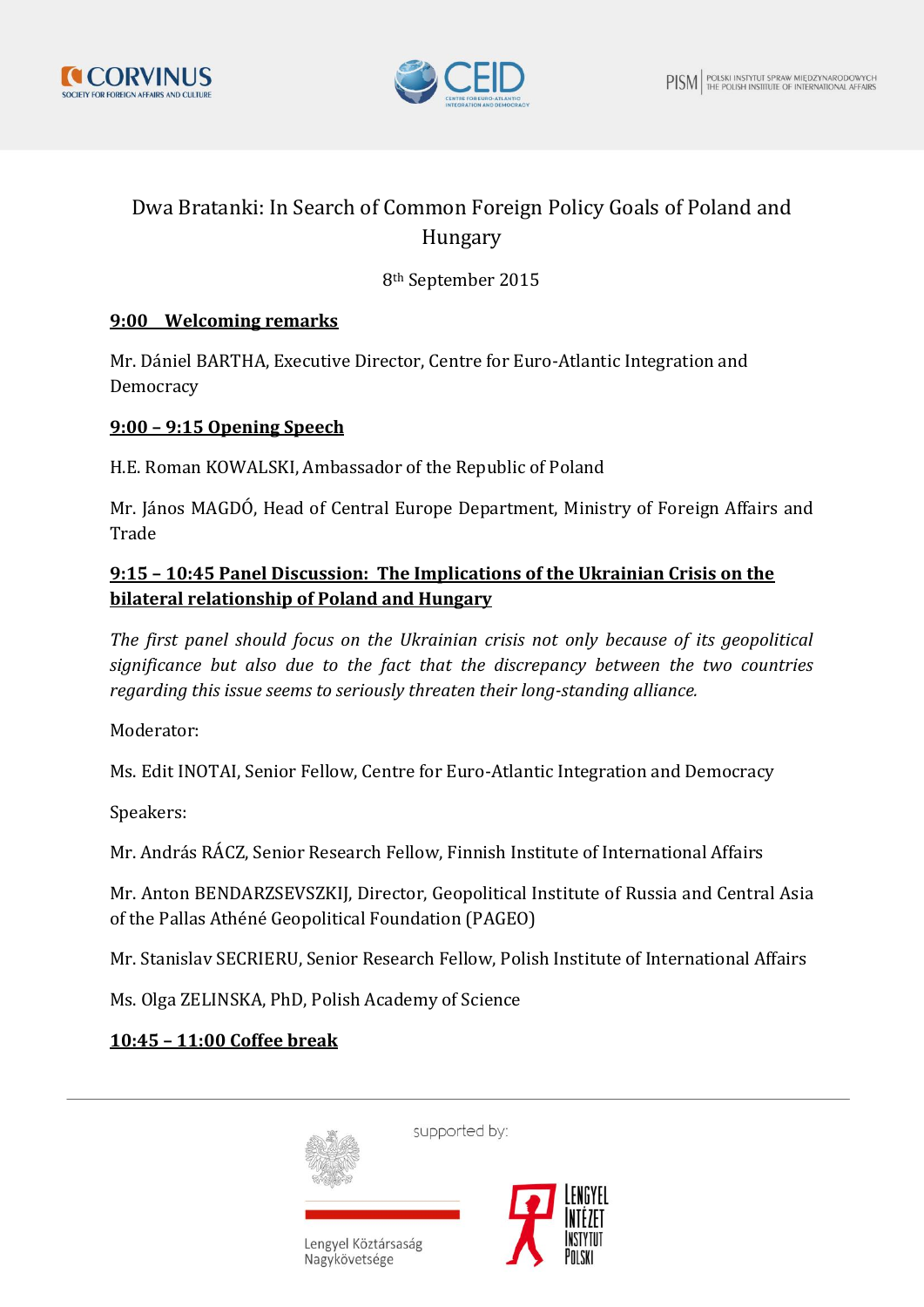



## **11:00 – 12:30 Panel Discussion: Cooperation in the field of security policy, defense cooperation in the V4**

*After discussing the most pressing security policy issue, that is Ukraine, the potential for cooperation in the field of broadly understood security policy should be discussed including the status of defence cooperation within the V4.*

Moderator:

Mr. Dániel BARTHA, Director, Centre for Euro-Atlantic Integration and Democracy

Speakers:

Mr. István BALOGH, Head of Department, Department of Security Policy and Nonproliferation, Ministry of Foreign Affairs and Trade

Mr. Tamás CSIKI, Research Fellow, Centre for Strategic and Defence Studies

Mr. Marcin TERLIKOWSKI, Head, European Security and Defence Economics, PISM

Mr. Dominik P. JANKOWSKI, Chief Specialist for Crisis Management, Security Policy Department, Ministry of Foreign Affairs of the Republic of Poland

## **12:30 – 13:30 Lunch**

## **13:30 – 14:45 Panel Discussion: Common interests in the EU: TTIP, energy policy and Digital Agenda**

*During the third panel the speakers would highlight the two countries' common interests in the EU, giving special emphasis to the importance of the Transatlantic Trade and Investment Partnership, the interrelated interests within the energy sector and the need for cooperation with regards to the Digital Agenda.* 

Moderator:

Ms. Edit INOTAI, Senior Fellow, Centre for Euro-Atlantic Integration and Democracy



supported by: